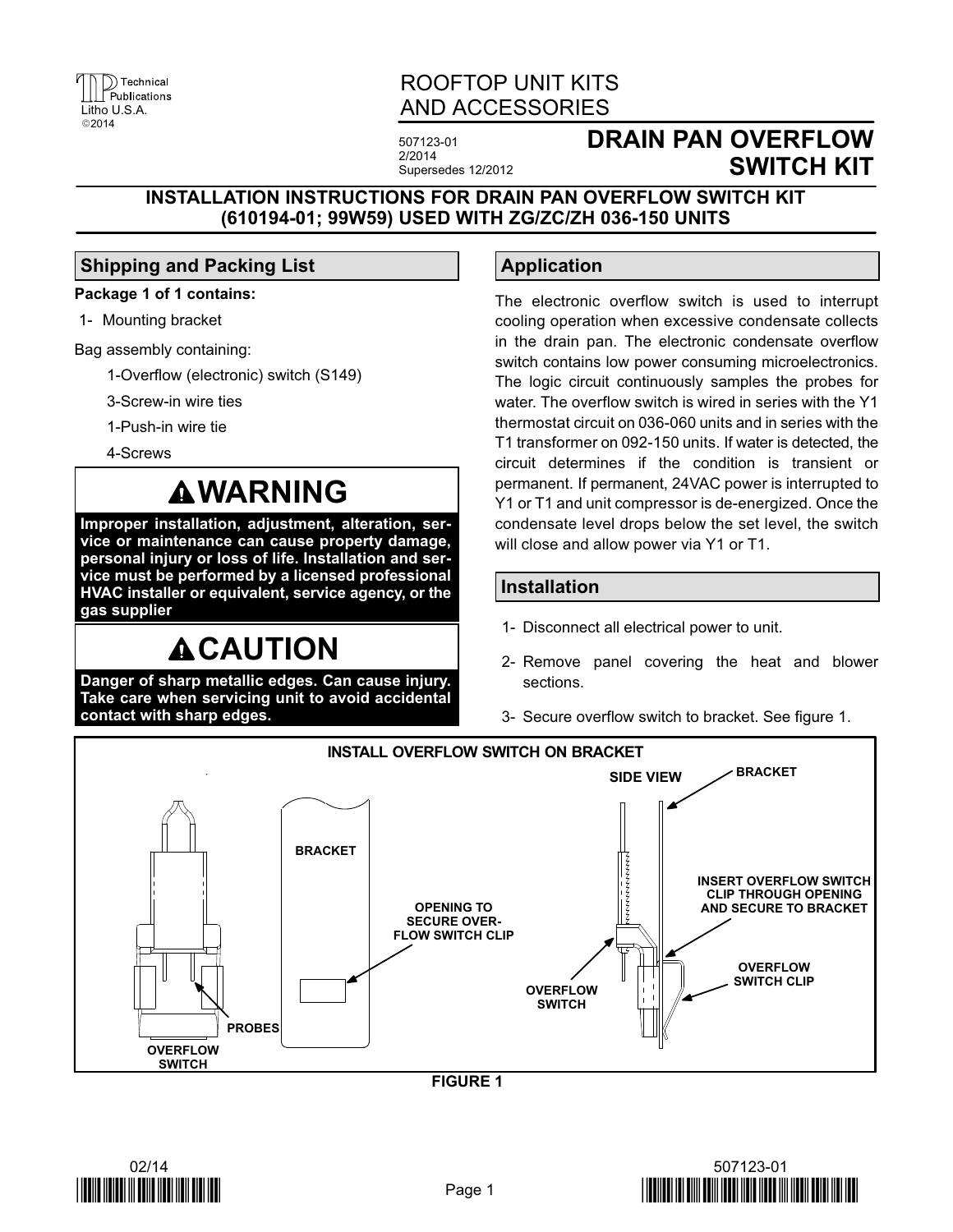4- *036-060 Units -*

Install bracket behind blower deck as shown in figure 2 and 3. Position bracket 1-1/2" from unit side panel.

#### *092-150 Units -*

Remove foil tape covering two holes in blower deck. See figure [4.](#page-2-0) Align holes on bracket with holes on blower deck. Secure bracket to blower deck with two screws.

- 5- Route wiring to control box as shown in figure 3 for 036- 060 units and figure [4](#page-2-0) for 092-150 units.
- 6- Make wire connections as shown in figure [5.](#page-2-0)
- 7- Reinstall panels and restore power to unit.
- 8- Use instruction provided with sensor to adjust the height of the sensor on the bracket as needed.



**FIGURE 2**



**FIGURE 3**